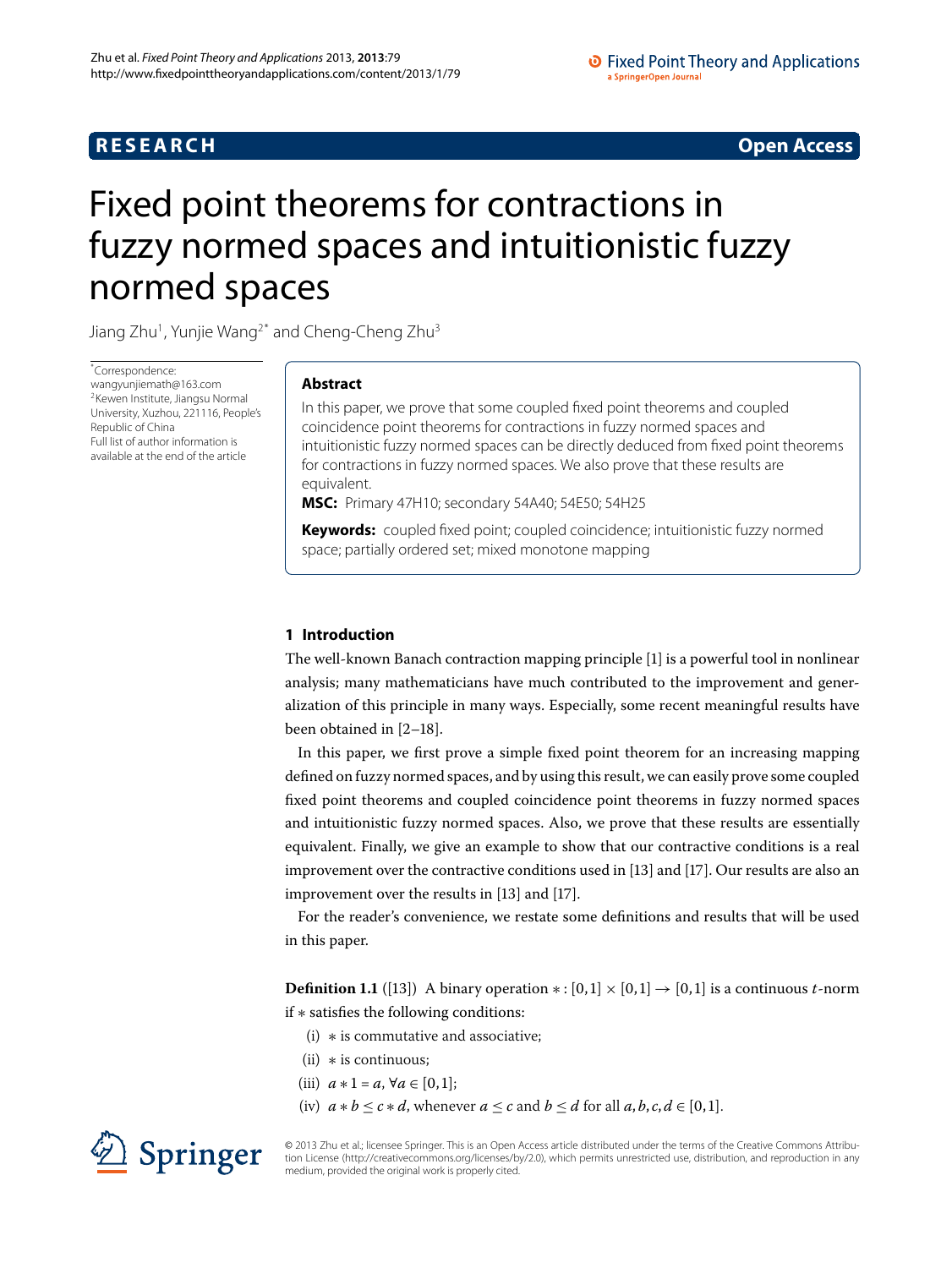**Definition 1.2** (*cf.* [14[,](#page-9-3) 18[\]](#page-9-0)) A *t*-norm  $*$  is said to be of H-type if the sequence of functions  ${x^n a}_{n=1}^{\infty}$  is equicontinuous at *a* = 1.

The *t*-norm  $*_m$  defined by  $a *_{m} b = min\{a, b\}$  is an example of an H-type *t*-norm  $*$ .

<span id="page-1-0"></span>**Definition 1.3** ([13]) A binary operation  $\star : [0,1] \times [0,1] \rightarrow [0,1]$  is a continuous *t*-conorm if *-* satisfies the following conditions:

- (i) *-* is commutative and associative;
- (ii) *-* is continuous;
- (iii)  $a \star 0 = a, \forall a \in [0,1];$
- (iv)  $a \star b \leq c \star d$ , whenever  $a \leq c$  and  $b \leq d$  for all  $a, b, c, d \in [0, 1]$ .

**Definition 1.4** ([23]) A fuzzy normed space (briefly, FNS) is a triple  $(X, \mu, *)$ , where *X* is a vector space,  $*$  is a continuous *t*-norm and  $\mu$  :  $X \times (0, \infty) \rightarrow [0, 1]$  is a fuzzy set such that, for all  $x, y \in X$  and  $t, s > 0$ ,

- (i)  $\mu(x,t) > 0$ ;
- (ii)  $\mu(x, t) = 1$  if and only if  $x = \theta$ ;
- (iii)  $\mu(cx, t) = \mu(x, \frac{t}{|c|})$  for all  $c \neq 0$ ;
- (iv)  $\mu(x,s) * \mu(y,t) \leq \mu(x+y,s+t);$
- (v)  $\mu(x, \cdot)$  is a continuous function of  $\mathbb{R}^+$  and

$$
\lim_{t\to\infty}\mu(x,t)=1,\qquad \lim_{t\to 0}\mu(x,t)=0.
$$

By the results in George and Veeramani [19[\]](#page-9-5), we can know that every fuzzy norm  $(\mu, *)$ on *X* generates a Hausdorff first countable topology *τμ* on *X* which has as a base the family of open sets of the form

<span id="page-1-1"></span>
$$
\Big\{ B(x,r,t) : x \in X, r \in (0,1), t > 0 \Big\},
$$

where  $B(x, r, t) = \{y \in X : \mu(x, y, t) > 1 - r\}$  for all  $x \in X, r \in (0, 1)$  and  $t > 0$ .

**Definition 1.5** (*cf.* [13[,](#page-9-1) 21]) The 5-tuple  $(X, \mu, \nu, *, \star)$  is said to be an intuitionistic fuzzy normed space (for short, IFNS) if *X* is a linear space, ∗ is a continuous*t*-norm, *-* is a continuous *t*-conorm and  $\mu$ , *ν* are fuzzy sets on  $X \times (0, \infty)$  satisfying the following conditions:

- (i)  $\mu(x, t) + \nu(x, t) \leq 1, \forall (x, t) \in X \times (0, \infty);$
- (ii)  $\mu(x,t) > 0;$
- (iii)  $\mu(x, t) = 1$  if and only if  $x = \theta$ ;
- (iv)  $\mu(cx, t) = \mu(x, \frac{t}{|c|})$  for all  $c \neq 0$ ;
- $\mu(x, s) * \mu(y, t) \leq \mu(x + y, s + t);$
- (vi)  $\mu(x, \cdot)$  is a continuous function of  $\mathbb{R}^+$  and

$$
\lim_{t\to\infty}\mu(x,t)=1,\qquad\lim_{t\to 0}\mu(x,t)=0;
$$

(vii)  $v(x, t) < 1$ ;

- (viii)  $v(x,t) = 0$  if and only if  $x = \theta$ ;
- (ix)  $v(cx, t) = v(x, \frac{t}{|c|})$  for all  $c \neq 0$ ;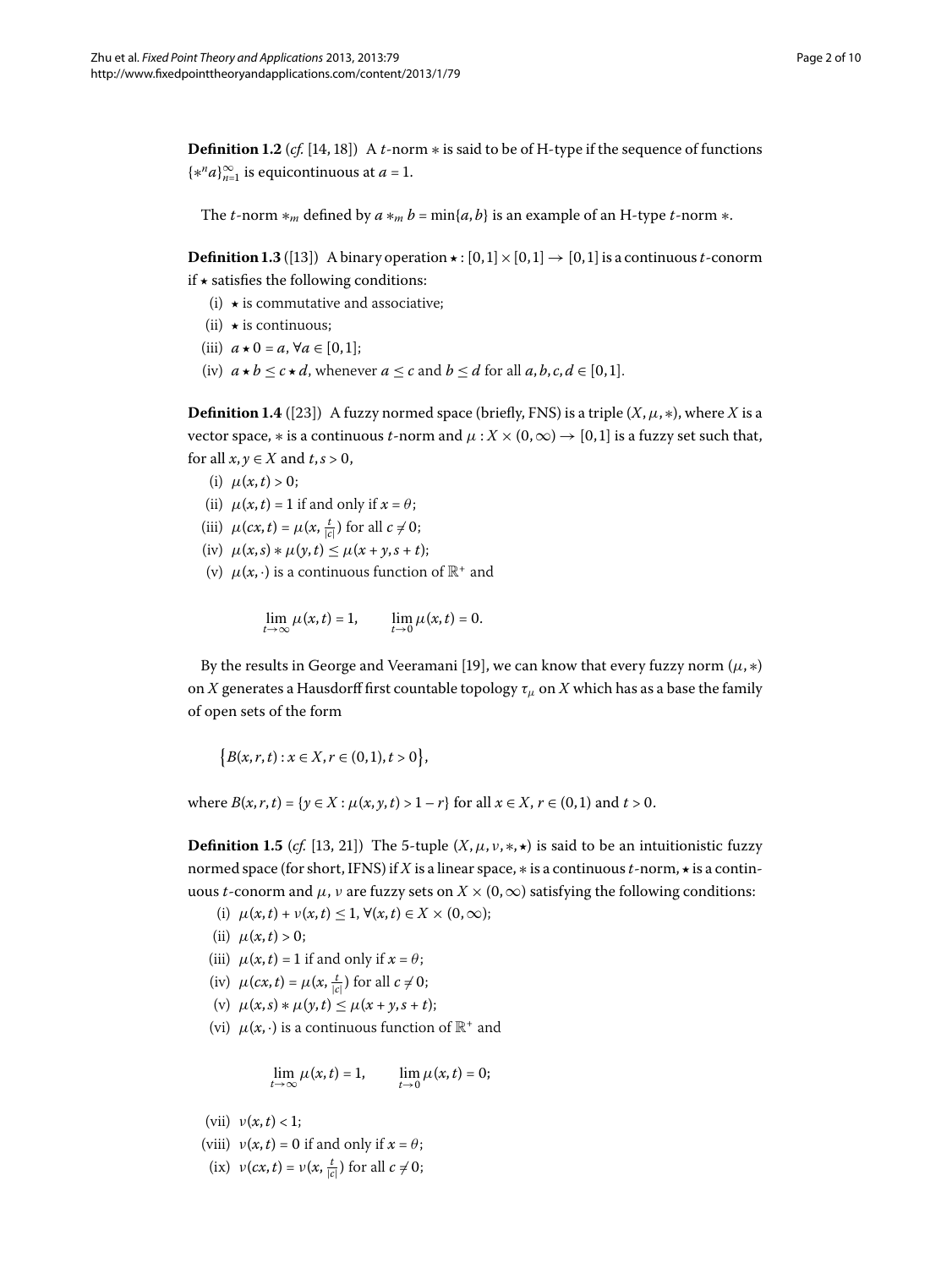$(v)$   $v(x, s) \star v(y, t) \ge v(x + y, s + t);$ (xi)  $v(x, \cdot)$  is a continuous function of  $\mathbb{R}^+$  and

$$
\lim_{t\to\infty}v(x,t)=0,\qquad \lim_{t\to 0}v(x,t)=1.
$$

Park proved in [22[\]](#page-9-7), among other results, that each intuitionistic fuzzy norm  $(\mu, \nu)$  on *X* generates a Hausdorff first countable topology  $\tau_{(\mu,\nu)}$  on X which has as a base the family of open sets of the form  ${B(x,r,t): x \in X, r \in (0,1), t > 0}$ , where  $B(x,r,t) = {y \in X : \mu(x,y,t) > 0}$  $1 - r$ ,  $v(x, y, t) < r$  for all  $x \in X$ ,  $r \in (0, 1)$  and  $t > 0$ . According to this topology, Park [22] gave the following definitions.

**Definition 1.6** A sequence { $x_n$ } in an intuitionistic fuzzy normed linear space (*X*,  $\mu$ ,  $\nu$ ,  $\ast$ ,  $\star$ ) is said to converge to  $x \in X$  with respect to the intuitionistic fuzzy norm  $(\mu, \nu)$  if, for any  $\varepsilon$  > 0,  $t$  > 0,  $0 < \varepsilon$  < 1, there exists an integer  $n_0 \in \mathbb{N}$  such that

 $\mu(x_n - x, t) > 1 - \varepsilon$  and  $\nu(x_n - x, t) < \varepsilon$  for all  $n \ge n_0$ .

**Definition 1.7** A sequence  $\{x_n\}$  in an intuitionistic fuzzy normed linear space  $(X, \mu, \nu, *, \star)$ is said to be a Cauchy sequence with respect to the intuitionistic fuzzy norm  $(\mu, \nu)$  if, for any  $\varepsilon > 0$ ,  $t > 0$ ,  $0 < \varepsilon < 1$ , there exists an integer  $n_0 \in \mathbb{N}$  such that

 $\mu(x_m - x_n, t) > 1 - \varepsilon$  and  $\nu(x_m - x_n, t) < \varepsilon$  for all  $m, n > n_0$ .

**Definition 1.8** Let  $(X, \mu, \nu, \ast, \star)$  be an IFNS. Then  $(X, \mu, \nu, \ast, \star)$  is said to be complete if every Cauchy sequence in (*X*,*μ*, *ν*, ∗, *-*) is convergent.

<span id="page-2-0"></span>**Definition 1.9** Let *X* and *Y* be two intuitionistic fuzzy normed spaces. A mapping  $f$  : *X* → *Y* is said to be continuous at  $x_0$  ∈ *X* if, for any sequence { $x_n$ } in *X* converging to  $x_0$ , the sequence  $\{f(x_n)\}\$ in *Y* converges to  $f(x_0) \in Y$ . If  $f: X \to Y$  is continuous at each  $x \in X$ , then *f* is said to be continuous on *X*.

For the topology  $\tau_{(\mu,\nu)}$ , Gregori *et al.* [\[](#page-9-8)20] proved the following result.

<span id="page-2-1"></span>**Lemma .** *Let* (*X*,*μ*, *ν*, ∗, *-*) *be an intuitionistic fuzzy metric space*. *Then the topologies τ*(*μ*,*ν*) *and τμ coincide on X*.

The following lemma was proved by Haghi et al. [15[\]](#page-9-9).

**Lemma 1.2** Let *X* be a nonempty set, and let  $g: X \to X$  be a mapping. Then there exists a *subset*  $E \subset X$  *such that*  $g(E) = g(X)$  *and*  $g: E \to X$  *is one-to-one.* 

**Definition 1.10** ([16]) A point  $(x, y) \in X \times X$  is called a coupled coincidence point of the mappings  $F: X \times X \rightarrow X$  and  $g: X \rightarrow X$  if

 $F(x, y) = gx$ ,  $F(y, x) = gy$ .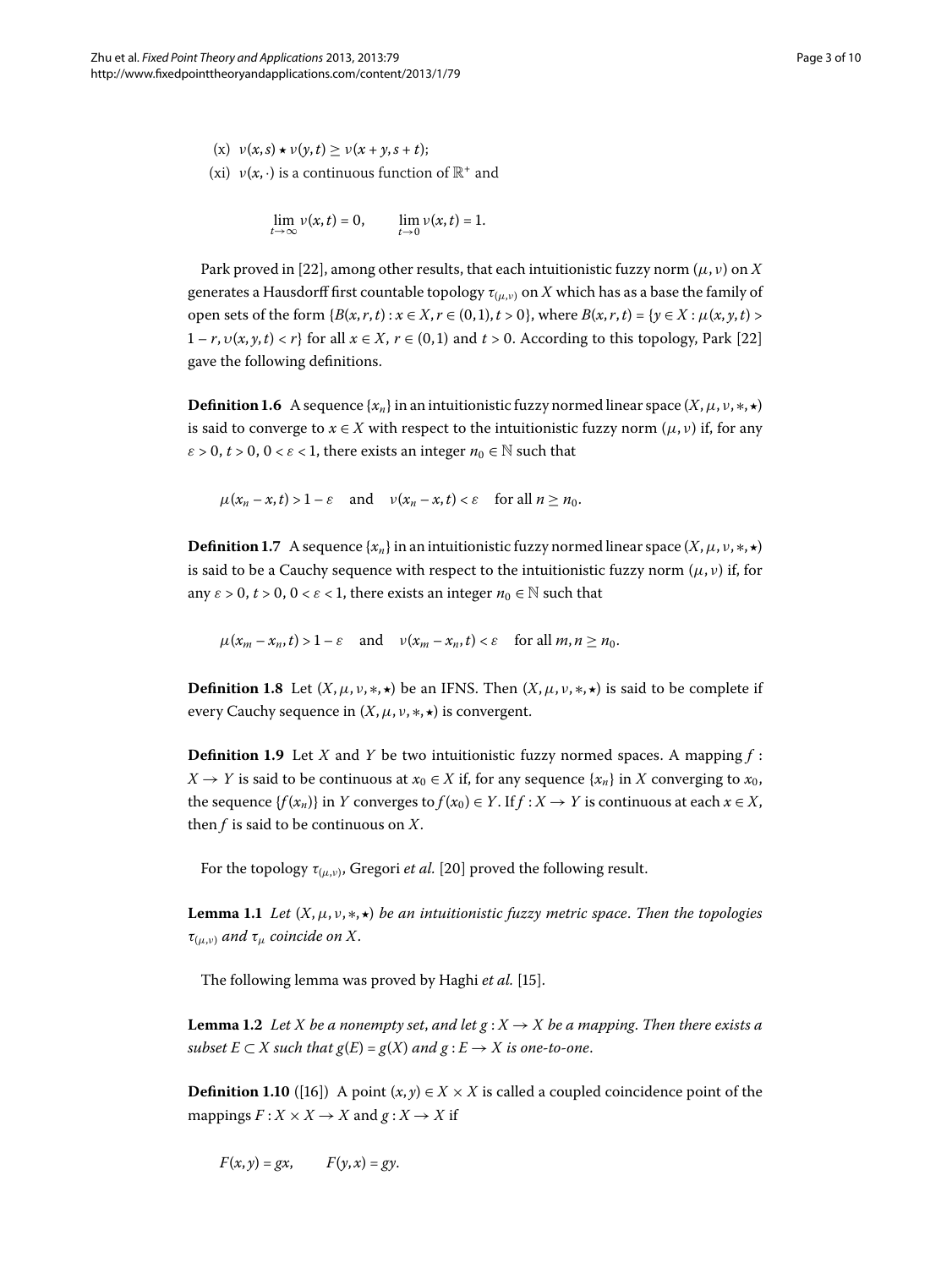**Definition 1.11** ([\[](#page-9-10)16]) Let  $(X, \subseteq)$  be a partially ordered set, and let  $F: X \times X \rightarrow X$ ,  $g:$  $X \rightarrow X$  be two mappings. Then *F* is said to have the mixed *g*-monotone property if *F* is monotone *g*-non-decreasing in the first argument and is monotone *g*-non-increasing in the second argument, that is, for any  $x, y \in X$ ,

$$
x_1, x_2 \in X
$$
,  $g(x_1) \sqsubseteq g(x_2) \implies F(x_1, y) \sqsubseteq F(x_2, y)$ ,

<span id="page-3-2"></span>and

<span id="page-3-0"></span>
$$
y_1, y_2 \in X
$$
,  $g(y_1) \sqsubseteq g(y_2) \implies F(x, y_1) \sqsupseteq F(x, y_2)$ .

If  $g: X \to X$  is an identity mapping, we say that *F* has the mixed monotone property.

### **2 Main results**

**Theorem 2.1** Let  $(X, \subseteq)$  be a partially ordered set, and let  $(X, \mu, *)$  be a complete FNS such *that the t-norm*  $*$  *is of H-type. Let*  $F: X \to X$  *be a mapping such that*  $F$  *is non-decreasing and*

$$
\mu\big(F(x) - F(u), kt\big) \ge *^2 \mu(x - u, t),\tag{2.1}
$$

*for which*  $x \sqsubseteq u$  *and*  $t > 0$ *, where*  $0 < k < 1$ *. Suppose either* 

(a) *F is continuous*, *or*

(b) *if*  $\{x_n\}$  *is a non-decreasing sequence and*  $\lim_{n\to\infty} x_n = x$ , *then*  $x_n \subseteq x$  *for all*  $n \in \mathbb{N}$ . *If there exists*  $x_0 \in X$  *such that* 

 $x_0 \sqsubseteq F(x_0)$ ,

*then F has a fixed point in X*.

*Proof* Let  $x_0 \in X$  such that  $x_0 \subseteq F(x_0)$ , and let  $x_n = F(x_{n-1})$ ,  $n = 1, 2, \ldots$ , then we have that

 $x_0 \sqsubseteq x_1 \sqsubseteq x_2 \sqsubseteq \cdots \sqsubseteq x_n \sqsubseteq x_{n+1} \sqsubseteq \cdots$ .

Now, put

$$
\delta_n(t):=\mu(x_n-x_{n+1},t).
$$

Then, by using  $(2.1)$ , we have

<span id="page-3-1"></span>
$$
\mu(x_n - x_{n+1}, kt) = \mu\big(F(x_{n-1}) - F(x_n), kt\big) \geq *^2 \mu(x_{n-1} - x_n, t) = *^2 \delta_{n-1}(t).
$$

Thus, it follows that  $\delta_n(kt) \geq *^2 \delta_{n-1}(t)$ , and so

$$
\delta_n(t) \geq *^2 \delta_{n-1}\left(\frac{t}{k}\right) \geq *^{2^n} \delta_0\left(\frac{t}{k^n}\right). \tag{2.2}
$$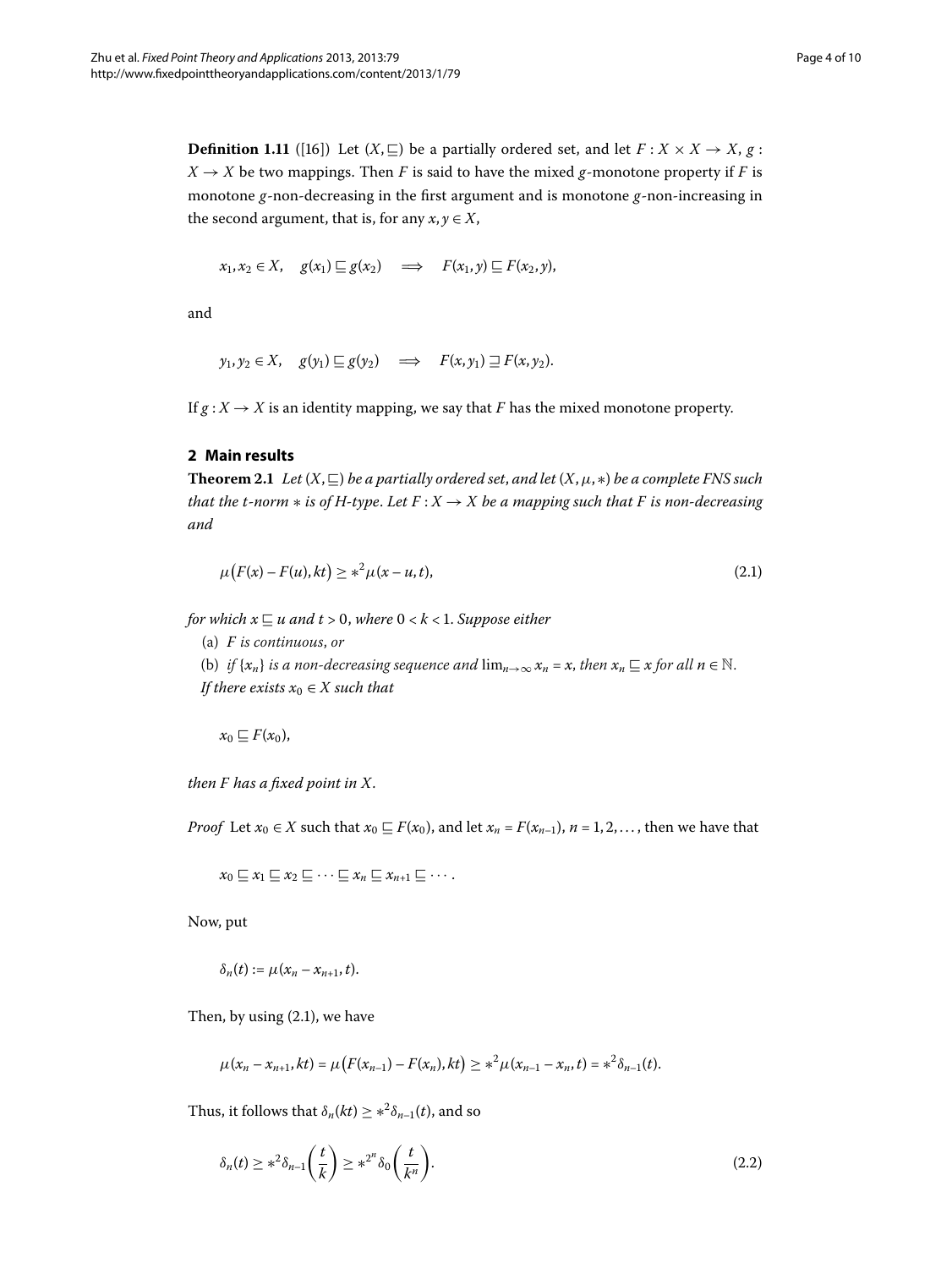<span id="page-4-0"></span>On the other hand, we have

$$
t(1-k)(1+k+\cdots+k^{m-n-1}) < t, \quad \forall m > n, 0 < k < 1.
$$

By Definition 1.4, we get that

$$
\mu(x_n - x_m, t) \ge \mu(x_n - x_m, t(1-k)(1+k+\cdots+k^{m-n-1}))
$$
  
\n
$$
\ge \mu(x_n - x_{n+1}, t(1-k)) * \mu(x_{n+1} - x_m, t(1-k)(k+\cdots+k^{m-n-1}))
$$
  
\n
$$
\ge \mu(x_n - x_{n+1}, t(1-k)) * \mu(x_{n+1} - x_{n+2}, t(1-k)k)
$$
  
\n
$$
* \cdots * \mu(x_{m-1} - x_m, t(1-k)k^{m-n-1}).
$$
\n(2.3)

It follows from  $(2.2)$  $(2.2)$  $(2.2)$  and  $(2.3)$  that

$$
\mu(x_n - x_m, t) \ge \mu(x_n - x_{n+1}, t(1-k)) * \mu(x_{n+1} - x_{n+2}, t(1-k)k)
$$
  

$$
* \cdots * \mu(x_{m-1} - x_m, t(1-k)k^{m-n-1})
$$
  

$$
\ge \left[ *^{2^n} \delta_0 \left( \frac{t(1-k)}{k^n} \right) \right] * \cdots * \left[ *^{2^{m-1}} \delta_0 \left( \frac{t(1-k)}{k^n} \right) \right]
$$
  

$$
= *^{2^m - 2^n} \delta_0 \left( \frac{t(1-k)}{k^n} \right).
$$
 (2.4)

By the hypothesis, the *t*-norm  $*$  is of H-type; for all  $\varepsilon \in (0,1)$ , there exists  $\eta > 0$  such that

 $*$ <sup>*p*</sup>(*s*) > 1 −  $\varepsilon$ ,

for all  $s \in (1 - \eta, 1]$  and for all *p*. Note that

$$
\lim_{n\to\infty}\delta_0\left(\frac{t(1-k)}{k^n}\right)=1
$$

for all  $t > 0$  and  $0 < k < 1$ , we have that there exists  $n_0$  such that

$$
\mu(x_n-x_m,t)>1-\varepsilon,
$$

for all  $m > n > n_0$ . Thus, { $x_n$ } is a Cauchy sequence. Since *X* is complete, there exists  $x \in X$ such that

$$
\lim_{n\to\infty}x_n=x.
$$

If the assumption (a) holds, then by the continuity of *F*, we get that

$$
x=\lim_{n\to\infty}x_{n+1}=\lim_{n\to\infty}F(x_n)=F(x).
$$

If the assumption (b) holds, then we have that  $x_n \subseteq x$  for all  $n \in \mathbb{N}$ [.](#page-3-0) It follows from (2.1) that

$$
\lim_{n\to\infty}\mu\big(x_{n+1}-F(x),kt\big)=\lim_{n\to\infty}\mu\big(F(x_n)-F(x),kt\big)\geq \lim_{n\to\infty}*\^2\mu(x_n-x,t)=1.
$$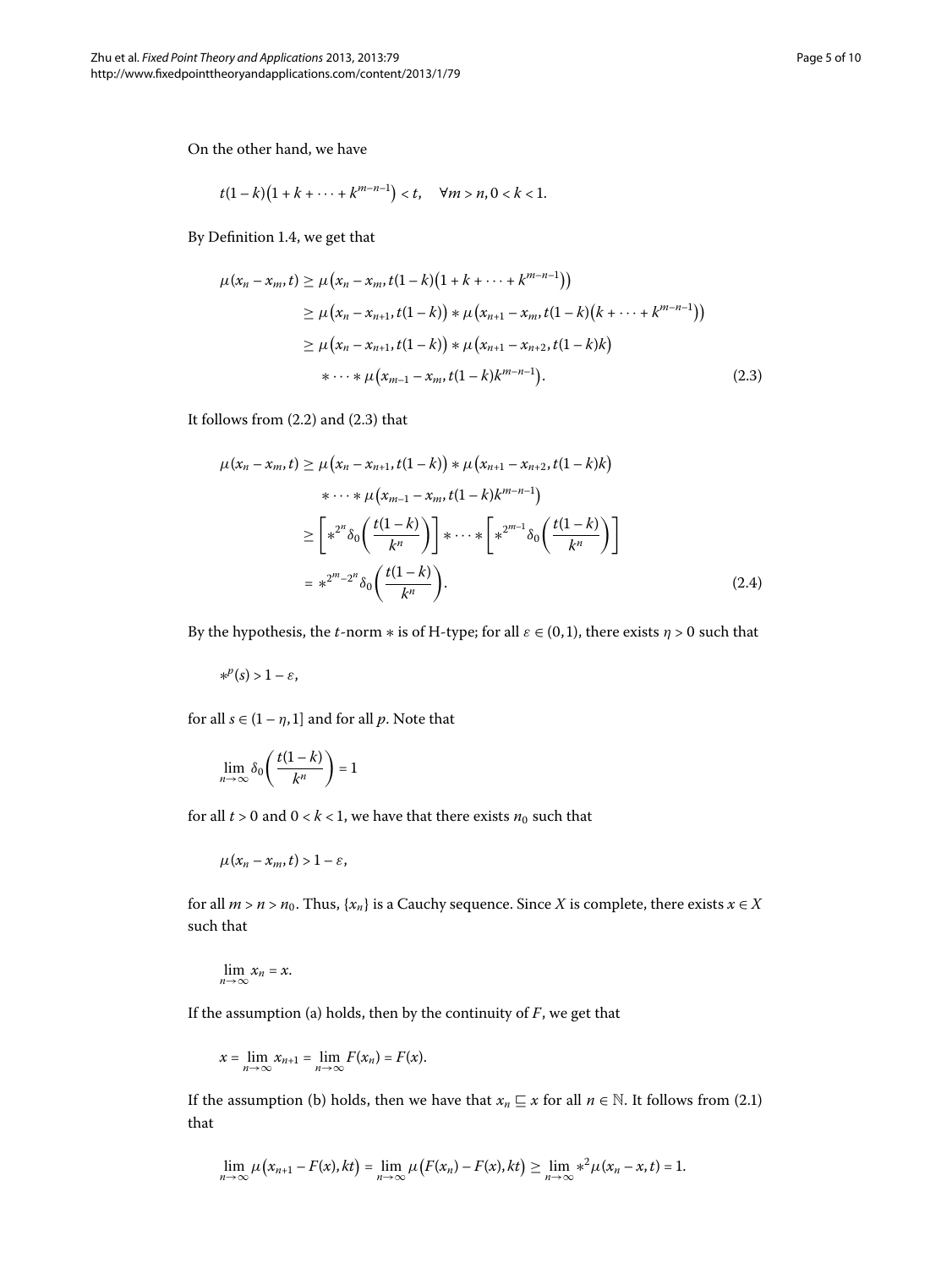<span id="page-5-1"></span>Thus,  $\mu(x - F(x), kt) = 1$ , that is,  $x = F(x)$ . Therefore, x is a fixed point of *F*. The proof is  $\Box$ 

**Theorem 2.2** Let  $(X, \square)$  be a partially ordered set, and let  $(X, \mu, *)$  be a complete FNS such *that the t-norm*  $*$  *is of H-type and*  $a * b > 0$  *for any*  $a, b \in (0,1]$ *. Let*  $F : X \times X \rightarrow X$  *be a mapping such that F has the mixed monotone property and*

<span id="page-5-0"></span>
$$
\mu\big(F(x,y) - F(u,v),kt\big) \ge \mu(x - u,t) * \mu(y - v,t),\tag{2.5}
$$

*for which*  $x \sqsubseteq u, y \sqsupseteq v$  and  $t > 0$ , where  $0 < k < 1$ . Suppose either

- (a) *F is continuous*, *or*
- (b) *X has the following property*:
	- (i) *if*  $\{x_n\}$  *is a non-decreasing sequence and*  $\lim_{n\to\infty} x_n = x$ , *then*  $x_n \subseteq x$  *for all*  $n \in \mathbb{N}$ ,
	- (ii) *if*  $\{y_n\}$  *is a non-increasing sequence and*  $\lim_{n\to\infty} y_n = y$ , *then*  $y_n \supseteq y$  *for all*  $n \in \mathbb{N}$ .

*If there exist*  $x_0, y_0 \in X$  *such that* 

 $x_0 \nightharpoonup F(x_0, y_0), \quad y_0 \nightharpoonup F(y_0, x_0),$ 

*then F has a coupled fixed point*  $x, y \in X$ *, that is,* 

$$
x = F(x, y), \qquad y = F(y, x).
$$

*Proof* First, we define a partial order  $\preccurlyeq$  on  $X \times X$  as follows:  $(x, y) \preccurlyeq (u, v)$  if and only if  $x \sqsubseteq u$ and  $y \sqsupseteq \nu$ . Second, we define a fuzzy set on  $X \times X$  as follows:  $\widetilde{\mu}((x, y), t) = \mu(x, t) * \mu(y, t)$ for any  $(x, y) \in X \times X$  and any  $t > 0$ . Since  $(X, \mu, *)$  is a complete FNS, we can easily prove that  $(X \times X, \widetilde{\mu}, *)$  is a complete FNS. Lastly, we define a mapping  $F : X \times X \rightarrow X \times X$  by

$$
\widetilde{F}(x,y) = (F(x,y), F(y,x)), \quad \forall (x,y) \in X \times X.
$$

Since *F* has the mixed monotone property, if  $(x, y) \le (u, v)$ , we have that

$$
F(x, y) \sqsubseteq F(u, y) \sqsubseteq F(u, v),
$$
  

$$
F(v, u) \sqsubseteq F(y, u) \sqsubseteq F(y, x),
$$

that is,  $F(x, y) \preccurlyeq F(u, v)$ . Therefore,  $F: X \times X \rightarrow X \times X$  is a non-decreasing mapping. Since  $x_0, y_0 \in X$  and

$$
x_0 \sqsubseteq F(x_0, y_0), \qquad y_0 \sqsupseteq F(y_0, x_0),
$$

we have that  $(x_0, y_0) \preccurlyeq (F(x_0, y_0), F(y_0, x_0)) = F(x_0, y_0)$ . If  $(x, y) \preccurlyeq (u, v)$ , by (2.5) we have that

$$
\widetilde{\mu}(\widetilde{F}(x,y) - \widetilde{F}(u,v), kt) = \widetilde{\mu}((F(x,y) - F(u,v), F(v,u) - F(y,x)), kt)
$$
\n
$$
= \mu(F(x,y) - F(u,v), kt) * \mu(F(v,u) - F(y,x), kt)
$$
\n
$$
\geq (\mu(x - u, t) * \mu(y - v, t)) * (\mu(x - u, t) * \mu(y - v, t))
$$
\n
$$
= *^2 \widetilde{\mu}((x,y) - (u,v), t).
$$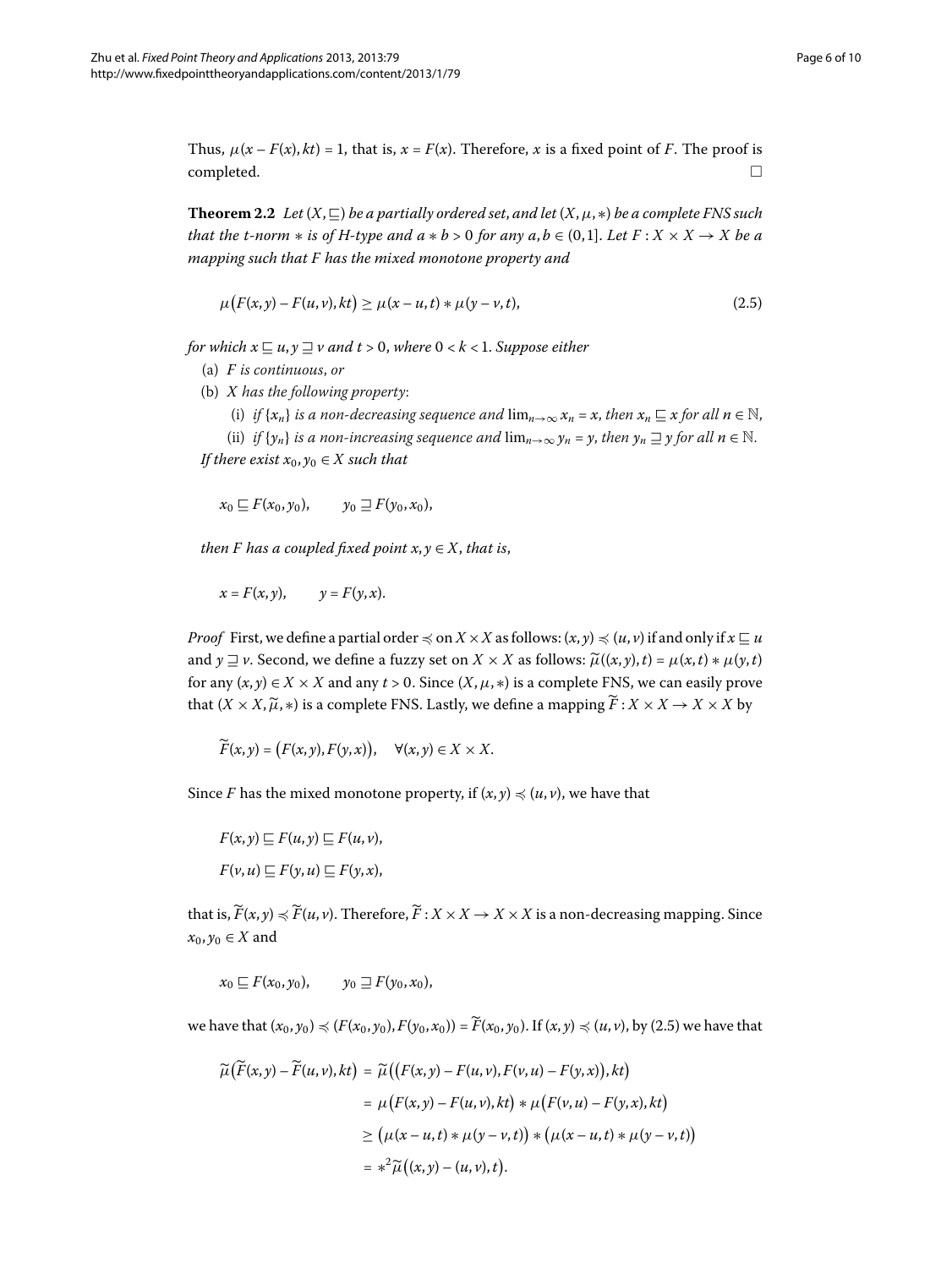<span id="page-6-1"></span>Thus, all the assumptions of Theorem 2[.](#page-3-2)1 hold for *F* and  $(X \times X, \widetilde{\mu}, *)$ . By Theorem 2.1 we get that F has a fixed point  $(x, y) \in X \times X$ , that is,  $(x, y) = (F(x, y), F(y, x))$ . This implies that  $x = F(x, y)$ ,  $y = F(y, x)$ , that is,  $(x, y)$  is a coupled fixed point of *F*. The proof is completed.  $\Box$ 

By using Theorem 2[.](#page-5-1)2, we can prove the following coupled fixed point theorem in intuitionistic fuzzy normed spaces.

**Theorem 2.3** Let  $(X,\sqsubseteq)$  be a partially ordered set, and let  $(X,\mu,\nu,*,\star)$  be a complete IFNS *such that the t-norm*  $*$  *is of H-type and*  $a * b > 0$  *for any*  $a, b \in (0, 1]$ *. Let*  $F : X \times X \rightarrow X$  *be a mapping such that F has the mixed monotone property and*

$$
\mu\big(F(x,y) - F(u,v),kt\big) \ge \mu(x - u,t) * \mu(y - v,t),\tag{2.6}
$$

*for which*  $x \sqsubseteq u, y \sqsupset v$  *and*  $t > 0$ *, where*  $0 < k < 1$ *. Suppose either* 

- (a) *F is continuous*, *or*
- (b) *X has the following property*:
	- (i) *if*  $\{x_n\}$  *is a non-decreasing sequence and*  $\lim_{n\to\infty} x_n = x$ , *then*  $x_n \subseteq x$  *for all*  $n \in \mathbb{N}$ ,

(ii) *if*  $\{y_n\}$  *is a non-increasing sequence and*  $\lim_{n\to\infty} y_n = y$ , *then*  $y_n \supseteq y$  *for all*  $n \in \mathbb{N}$ . *If there exist*  $x_0, y_0 \in X$  *such that* 

$$
x_0 \sqsubseteq F(x_0,y_0), \qquad y_0 \sqsupseteq F(y_0,x_0),
$$

*then F has a coupled fixed point*  $x, y \in X$ *, that is,* 

$$
x = F(x, y), \qquad y = F(y, x).
$$

<span id="page-6-0"></span>*Proof* Assume that  $\{x_n\}$  is a sequence in  $(X, \mu, \nu, \ast, \star)$ . Let  $t > 0$ ,  $0 < \varepsilon < 1$ . If  $\mu(x_m - x_n, t) >$  $1 − ε$ , then by Definition 1[.](#page-1-1)5(i) we can deduce that  $ν(x_m - x_n, t) < ε$ . Thus, a sequence { $x_n$ } in  $(X, \mu, \nu, \ast, \star)$  is Cauchy if and only if  $\{x_n\}$  is Cauchy in  $(X, \mu, \ast)$ . By Lemma 1.1, we know that the topology of  $(X, \mu, \nu, \ast, \star)$  is the same as the topology of  $(X, \mu, \ast)$ . This implies that  $(X, \mu, \nu, \ast, \ast)$  is a complete IFNS if and only if  $(X, \mu, \ast)$  is a complete FNS. Therefore, by using Theorem 2[.](#page-5-1)2 to  $(X, \mu, *)$  and *F*, we get that *F* has a coupled fixed point  $x, y \in X$ . The  $\Box$  proof is completed.  $\Box$ 

**Theorem 2.4** Let  $(X,\sqsubseteq)$  be a partially ordered set, and let  $(X,\mu,\nu,*,\star)$  be a complete IFNS *such that the t-norm*  $*$  *is of H-type and a*  $*$  *b* > 0 *for any a, b*  $\in$  (0,1]*. Let F* : *X*  $\times$  *X*  $\rightarrow$  *X*,  $g: X \to X$  be two mappings such that F has the mixed g- monotone property and

$$
\mu\big(F(x,y) - F(u,v),kt\big) \ge \mu\big(gx - gu,t\big) * \mu\big(gy - gv,t\big),\tag{2.7}
$$

*for which*  $g(x) \sqsubseteq g(u)$ ,  $g(y) \sqsupseteq g(v)$  *and*  $t > 0$ , where  $0 < k < 1$ ,  $F(X \times X) \subseteq g(X)$  *and* g is *continuous*. *Suppose either*

- (a) *F is continuous*, *or*
- (b) *X has the following property*:
	- (i) *if*  $\{x_n\}$  *is a non-decreasing sequence and*  $\lim_{n\to\infty} x_n = x$ , *then*  $gx_n \sqsubseteq gx$  *for all*  $n \in \mathbb{N}$ ,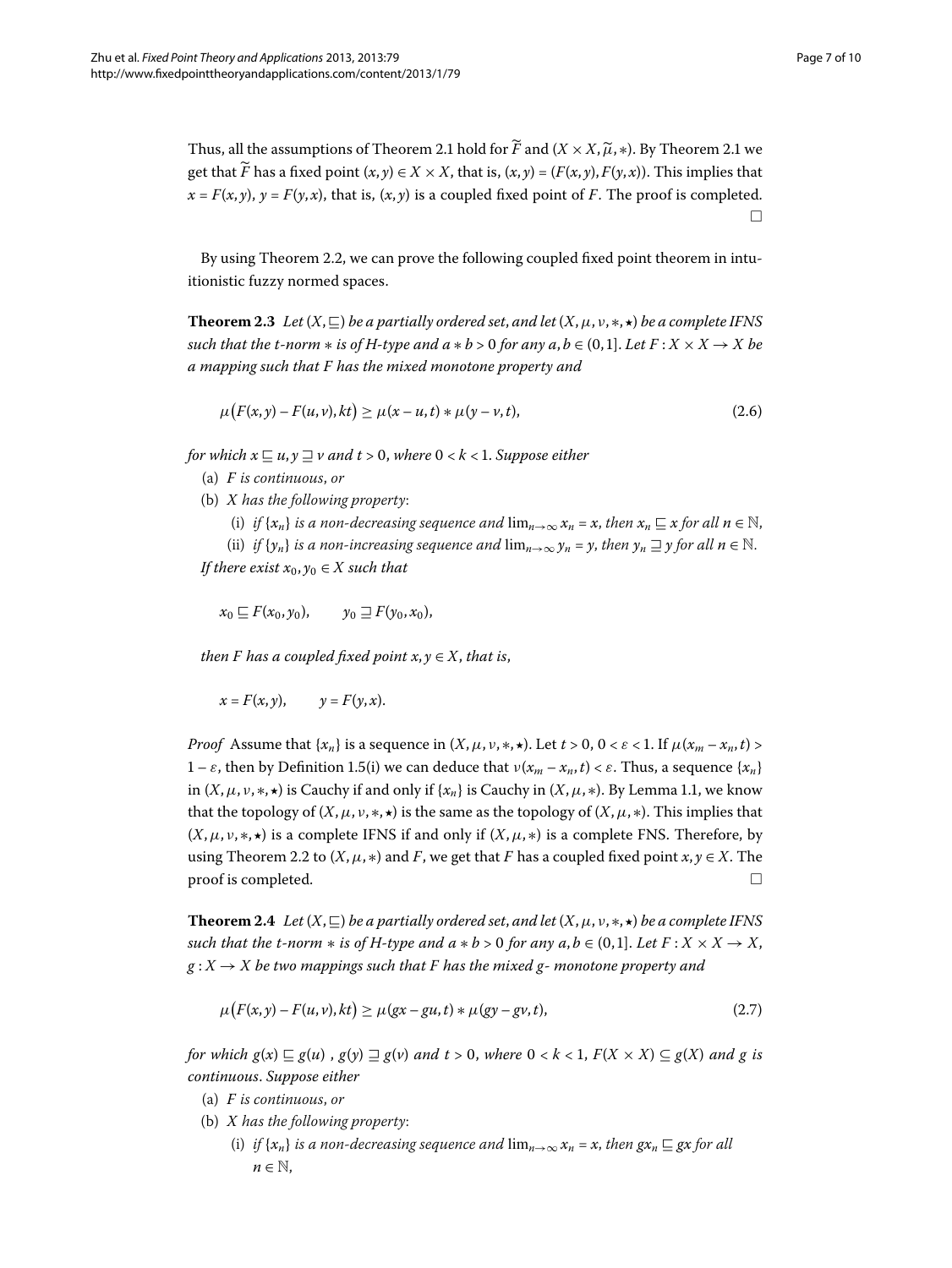(ii) if 
$$
\{y_n\}
$$
 is a non-increasing sequence and  $\lim_{n\to\infty} y_n = y$ , then  $gy_n \sqsupseteq gy$  for all  $n \in \mathbb{N}$ .

*If there exist*  $x_0, y_0 \in X$  *such that* 

$$
g(x_0) \sqsubseteq F(x_0, y_0), \qquad g(y_0) \sqsupseteq F(y_0, x_0),
$$

*then there exist*  $x, y \in X$  *such that* 

$$
g(x) = F(x, y), \qquad g(y) = F(y, x),
$$

*that is*, *F and g have a coupled coincidence point in X*.

*Proof* The conclusion of Theorem 2[.](#page-2-1)4 can be proved by using Lemma 1.2 and Theo-rem 2[.](#page-6-1)3. Since the proof is similar to the proof of Theorem 3.2 in [17], we delete the details of the proof. The proof is completed. - $\Box$ 

**Remark 2.1** It follows from the proof of the above theorems that the following implica-tions hold: Theorem 2[.](#page-6-1)1  $\implies$  Theorem 2.2  $\implies$  Theorem 2.3  $\implies$  Theorem 2.4. Conversely, it is clear that the following implications hold: Theorem 2[.](#page-6-1)4  $\implies$  Theorem 2.3  $\implies$  Theo-rem 2[.](#page-5-1)2. Thus, we have the following conclusion.

**Theorem .** *Theorem* [.](#page-5-1)*-Theorem* [.](#page-6-0) *are equivalent*.

**Remark 2.2** In [\[](#page-9-2)13] and [17], the condition  $a \star b \leq ab$  for all  $a, b \in [0, 1]$  is used. But this condition cannot hold in intuitionistic fuzzy normed spaces. In fact, if this condition holds, by using (iii) and (iv) in the definition of IFNS, we can get  $1 = 1 \star 0 \le 1 \cdot 0 = 0$ , which yields a contradiction. Furthermore, the proofs of the results in  $[13]$  $[13]$  and  $[17]$  have the same errors as noted in [18[\]](#page-9-2). Therefore, our results improve and correct results in [13] and [17].

In the following, we give an example to show that our contractive conditions are a real improvement over the contractive conditions used in  $[13]$  $[13]$  and  $[17]$ .

**Example 2.1** Let  $X = \mathbb{R}$ ,  $\mu(x, t) = \frac{t}{t + |x|}$ ,  $\nu(x, t) = 1 - \frac{t}{t + |x|}$  for every  $x \in X$ , and let  $t > 0$ ,  $a * b = \min\{a, b\}, a * b = \max\{a, b\}$  for all  $a, b \in [0, 1]$ . Then  $(X, \mu, \nu, \ast, \ast)$  is a complete intuitionistic fuzzy normed linear space, and the *t*-norm ∗ and *t*-conorm *-* are of H-type. If *X* is endowed with the usual order  $x \sqsubseteq y \Leftrightarrow x - y \le 0$ , then  $(X, \sqsubseteq)$  is a partially ordered set. Let  $0 < k < 1$ , and define  $F(x, y) = \frac{x-y}{4}$ ,  $gx = \frac{x}{k}$  for any  $x, y \in X$ . Then  $F: X \times X \to X$  is a mixed *g*-monotone mapping,  $F(X, X) \subseteq g(X)$ , and *g* is continuous. Let  $x_0 = -1$  and  $y_0 = 1$ , then

$$
\frac{-1}{k} = gx_0 \sqsubseteq F(x_0, y_0) = \frac{-1}{2}, \qquad \frac{1}{2} = F(y_0, x_0) \sqsubseteq \frac{1}{k} = gy_0.
$$

For any *x*, *y*, *u*,  $v \in X$ , with  $gx \sqsubseteq gu, gv \sqsubseteq gy$ , we have

$$
\mu\big(F(x,y) - F(u,v), kt\big) = \frac{kt}{kt + \frac{|u - x + y - v|}{4}}
$$

$$
\geq \min\left\{\frac{kt}{kt + |u - x|}, \frac{kt}{kt + |y - v|}\right\}
$$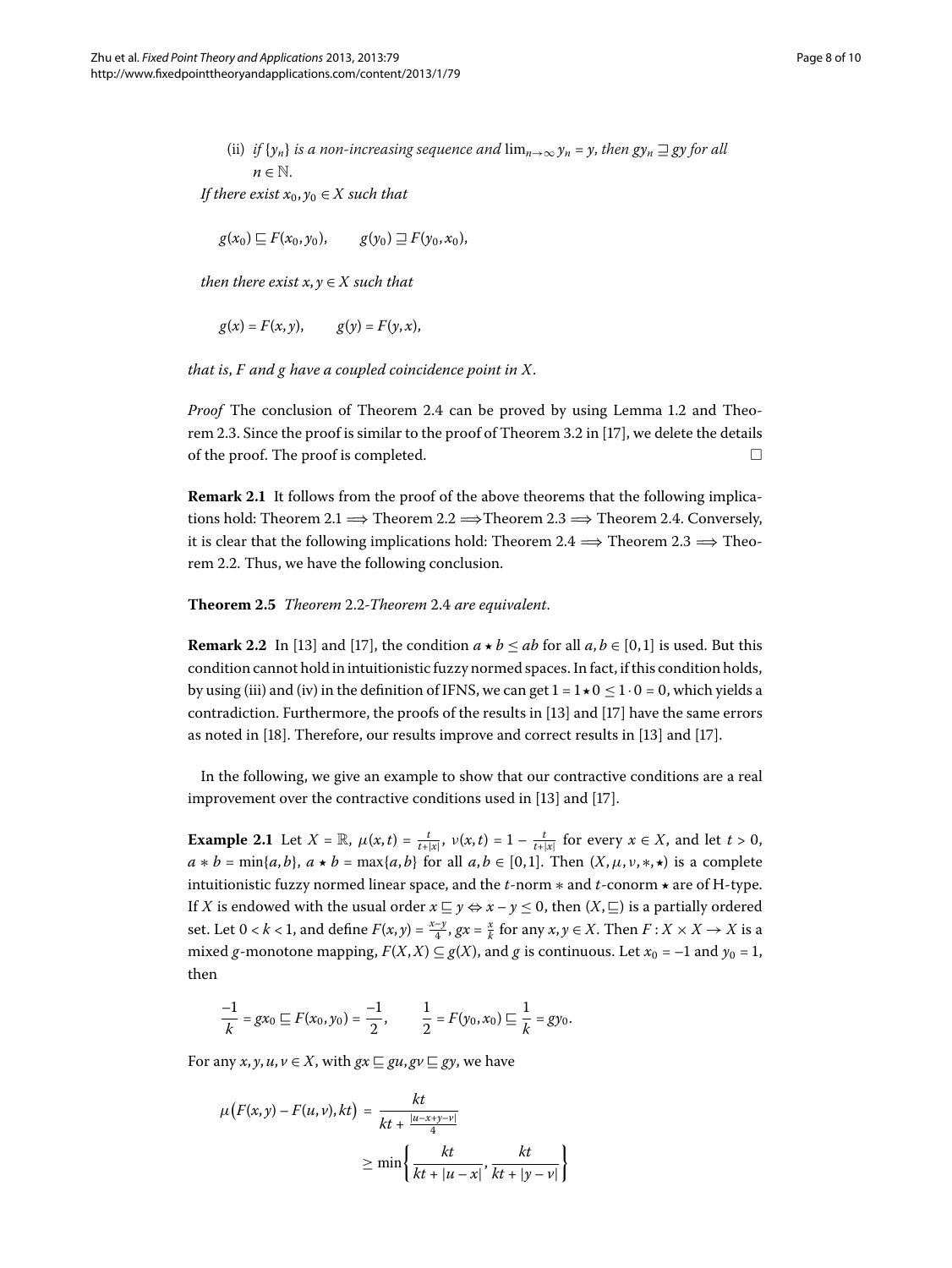$$
= \min \left\{ \frac{t}{t + |u - x|/k}, \frac{t}{t + |y - v|/k} \right\}
$$

$$
= \min \left\{ \mu (gx - gu, t), \mu (gy - gv, t) \right\}
$$

$$
= \mu (gx - gu, t) * \mu (gy - gv, t).
$$

Thus, all the conditions of Theorem 2[.](#page-6-0)4 are satisfied. By Theorem 2.4, there is  $(x^*, y^*) \in$  $X \times X$  such that  $F(x^*, y^*) = g(x^*)$  and  $F(y^*, x^*) = g(y^*)$ . But *v* does not satisfy the contractive conditions in [13] and [17]. In fact, for  $u = x + 1$ ,  $y = v + 1$ ,

$$
v(F(x,y) - F(u,v), kt) = 1 - \frac{kt}{kt + \frac{|u - x + y - v|}{4}} = 1 - \frac{kt}{kt + \frac{1}{2}}
$$
  
> 
$$
\max \left\{ 1 - \frac{kt}{kt + |u - x|}, 1 - \frac{kt}{kt + |y - v|} \right\}
$$
  
= 
$$
\max \left\{ 1 - \frac{t}{t + |u - x|/k}, 1 - \frac{t}{t + |y - v|/k} \right\}
$$
  
= 
$$
\max \left\{ v(gx - gu, t), v(gy - gv, t) \right\}
$$
  
= 
$$
v(gx - gu, t) \star v(gy - gv, t).
$$

<span id="page-8-2"></span><span id="page-8-1"></span><span id="page-8-0"></span>This shows that  $v$  does not satisfy the contractive conditions in [13[\]](#page-9-2) and [17].

#### **Competing interests**

The authors declare that they have no competing interests.

#### **Authors' contributions**

All authors contributed equally and significantly in writing this paper. All authors read and approved the final manuscript.

#### **Author details**

<span id="page-8-3"></span><sup>1</sup>School of Mathematical and Statistics, Jiangsu Normal University, Xuzhou, 221116, People's Republic of China. <sup>2</sup>Kewen Institute, Jiangsu Normal University, Xuzhou, 221116, People's Republic of China. 3Department of Applied Mathematics, Lanzhou University of Technology, Lanzhou, 730050, People's Republic of China.

#### <span id="page-8-4"></span>**Acknowledgements**

First, the authors are very grateful to the referees for their careful reading of the manuscript, valuable comments and suggestions. Next, this research was supported by the National Natural Science Foundation of China (11171286).

#### Received: 12 November 2012 Accepted: 12 March 2013 Published: 2 April 2013

#### **References**

- 1. Banach, S: Sur les opérations dans les ensembles abstraits et leurs applications aux éuations intérales. Fundam. Math. 3, 133-181 (1922)
- 2. Cirić, LB, Agarwal, R, Samet, B: Mixed monotone generalized contractions in partially ordered probabilistic metric spaces. Fixed Point Theory Appl. 2011, 56 (2011)
- 3. Gordji, ME, Savadkouhi, MB: Stability of a mixed type additive, quadratic and cubic functional equation in random normed spaces. Filomat 25(3), 43-54 (2012)
- 4. Cirić, LB, Abbas, M, Damjanovic, B, Saadati, R: Common fuzzy fixed point theorems in ordered metric spaces. Math. Comput. Model. 53, 1737-1741 (2011)
- 5. Shakeri, S, Cirić, LB, Saadati, R: Common fixed point theorem in partially ordered L-fuzzy metric spaces. Fixed Point Theory Appl. 2010, Article ID 125082 (2010)
- 6. Cirić, LB: Solving Banach fixed point principle for nonlinear contractions in probabilistic metric spaces. Nonlinear Anal. 72, 2009-2018 (2010)
- 7. Cirić, LB, Mihet, D, Saadati, R: Monotone generalized contractions in partially ordered probabilistic metric spaces. Topol. Appl. 156, 2838-2844 (2009)
- 8. Ciric, LB, Lakshmikantham, V: Coupled random fixed point theorems for nonlinear contractions in partially ordered metric spaces. Stoch. Anal. Appl. 27(6), 1246-1259 (2009)
- 9. Shakeri, S, Jalili, M, Saadati, R, Vaezpour, SM, Ćirić, LB: Quicksort algorithms: application of fixed point theorem in probabilistic quasi-metric spaces at domain of words. J. Appl. Sci. 9, 397-400 (2009)
- 10. Cirić, LB: Some new results for Banach contractions and Edelstein contractive mappings on fuzzy metric spaces. Chaos Solitons Fractals 42, 146-154 (2009)